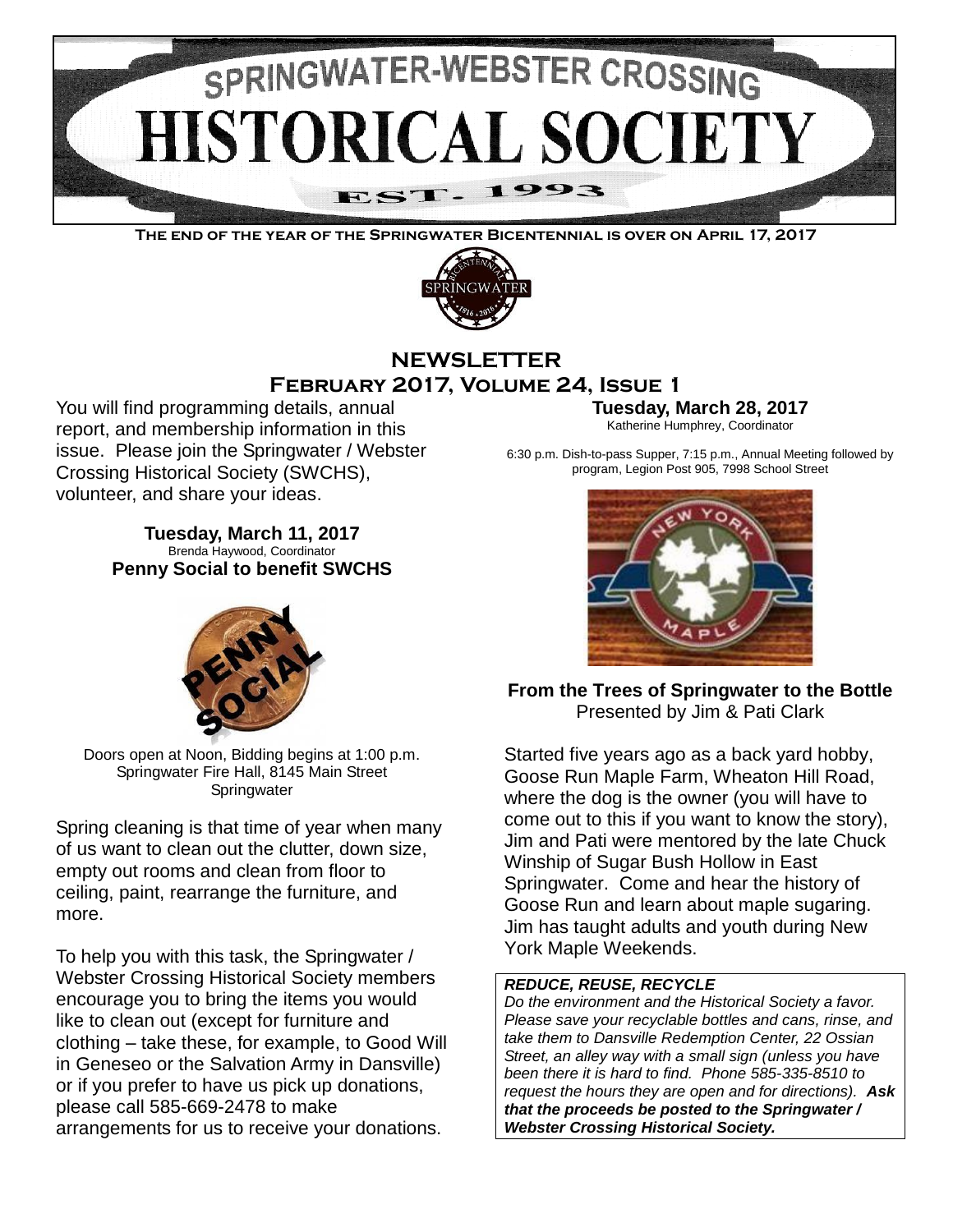## **Saturday, April 25, 2017**

Donna Walker, Coordinator

6:30 p.m. Dish-to-pass Supper, 7:15 p.m. Program, Legion Post 905, 7998 School Street, Springwater

### **An Excursion through US Postal History with a Stopover in Springwater presented by Jan Fox, Springwater**

Mr. Jan Fox will be sharing items from his collection with commentary on their historical importance from the early days of our postal system. He hopes to convey how this study bring historical events together with local history. A second goal is to inspire others to pursue this intriguing hobby.

We would like to issue a challenge to the residents of Springwater and Webster Crossing to look in their attics and old family memorabilia and see if they can find an item of correspondence postmarked/cancelled in either town. This includes letters, postcards, and or stamped envelopes of all kinds.

#### **Saturday, May 13, 2017 Mother's Day Bake Sale – where the gift is already displayed and wrapped beautifully** 10  $a.m. - 4 p.m.$ SWCHS Museum, Main Street, Springwater

As in previous years, Pat Willsea and her SWCHS helpers will prepare home-made baked goods, presented on collectable plates or dishes or baskets, and wrapped ready to go as a gift for your mom, grandmother, wife, sister, significant other, daughter, niece, or cousin.

When you purchase one of these gifts you are spreading cheer, good eating, and a memento to last for years. There might be a few other gifts, house-plants or perennials to share as well.

Bluebird Houses are for sale until sold out. Please put your order in before April 1<sup>st</sup> so as to attract bluebirds this spring. These houses are easy to keep clean, as they have been made with a side that swivels open.

## **Tuesday, May 23, 2017**

Pat Willsea, Coordinator 6:30 p.m. Dish-to-pass Supper, 7:15 p.m., Legion Post 905, 7998 School Street, Springwater

### **"Expressions of WWI in Photographs and Letters Home" presented by Amie Alden, Livingston County Historian**

Aime will be coming to share letters and photographs from residents of Livingston County to explore the impact of the World War I on those abroad and at home here in Springwater.

Perhaps you would like to know this topic is her subject at an opening reception on Thursday, May 5, 2017 from 5 to 7 p.m. at the Livingston Arts Center in Mount Morris when there is a New Deal Gallery Opening Reception. New selections will be from among the over 200 easel paintings commissioned by the Works Progress Administration (WPA) in the 1930's during the administration of President Franklin D. Roosevelt. Betsy Harris, Livingston Arts Executive Director, will curate the exhibit.

## **Sunday, June 4, 2017** Gala Committee **Springwater Community Day**

The Springwater / Webster Crossing Historical Society will open the Museum at 8130 South Main Street for tours from 10 a.m. – 4 p.m., while at the Larry Canute Memorial Park other activities such as a Car Show and a Tractor Pull will be taking place. Bring the whole family to enjoy an "Old Home Day"

**Come and see the new 2017 Museum Exhibits. The summer schedule is as follows**:

**Sunday, June 18, 2 – 4 PM**

**Sunday, July 2 – 4 PM**

**Sunday, July 16, 2-4 PM**

**Sunday, August 6, 2-4 PM**

## **Sunday, August 20, 2-4 PM**

While you are visiting the Museum, be sure to fill out a genealogy form if you or anyone in your family has a connection to Springwater or Webster Crossing.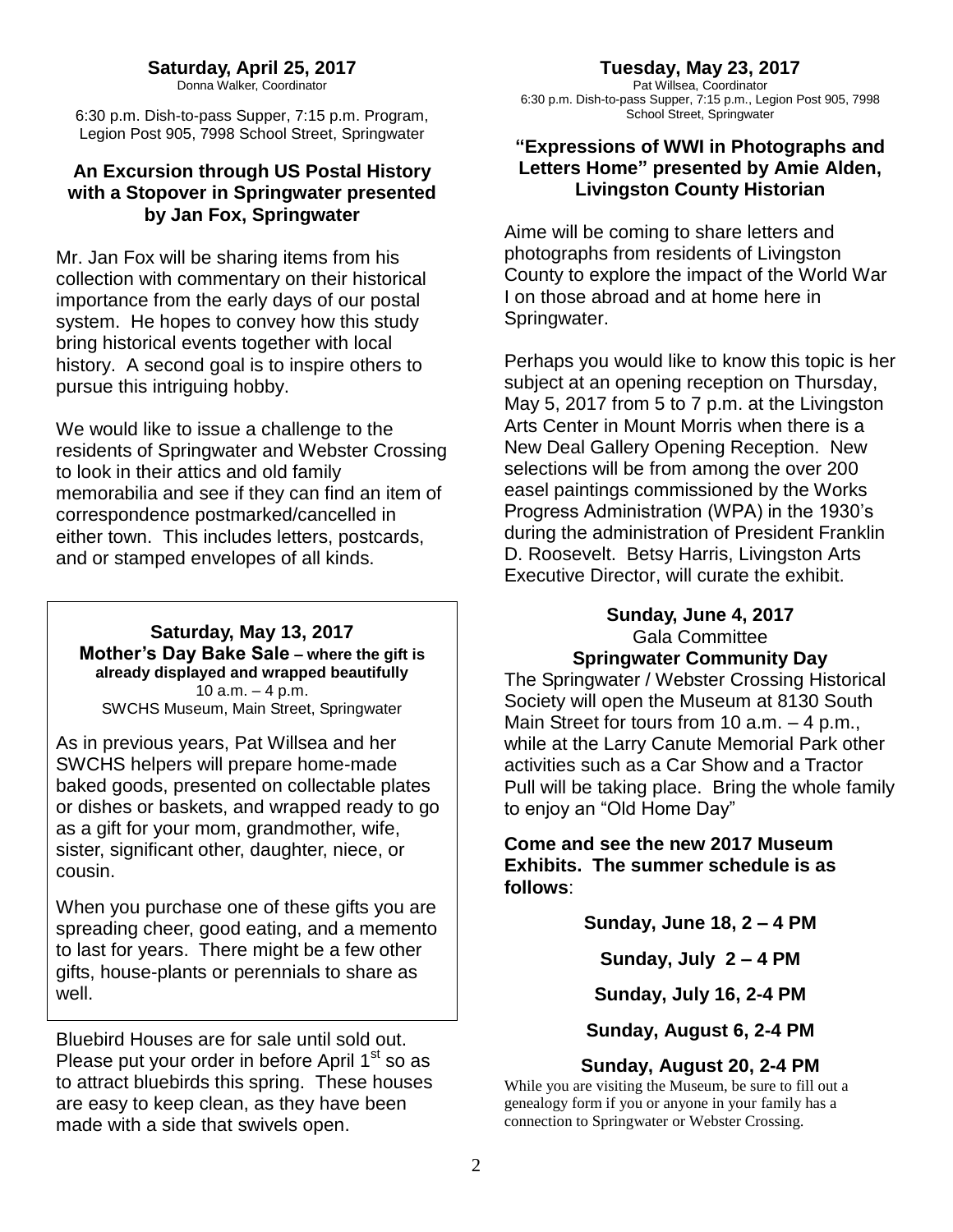

# BLUEBIRD NESTING HOUSES

## Attract our New York State Bird to your yard by Erecting our Bluebird Nesting Houses!

## \$20.00 each

Springwater / Webster Crossing Historical Society Fundraiser

The boxes should be erected in the spring. The males begin arriving in mid-March. Instructions on installation will be included with the house; locate them near your home and lawn areas, and enjoy nature at its best.

\_\_\_\_\_\_\_\_\_\_\_\_\_\_\_\_\_\_\_\_\_\_\_\_\_\_\_\_\_\_\_\_\_\_\_\_\_\_\_\_\_\_\_\_\_\_\_\_\_\_\_\_\_ To order: Call 585-669-2376 or 728-5552 Pat Willsea or Send: check or money order to: (SWCHS) 6609 Liberty pole Rd. Dansville, N.Y. 14437 Order one or more!!!!!!!!!

> PICK UP ORDERS APRIL I, 2017 Springwater Town Hall 1-3 PM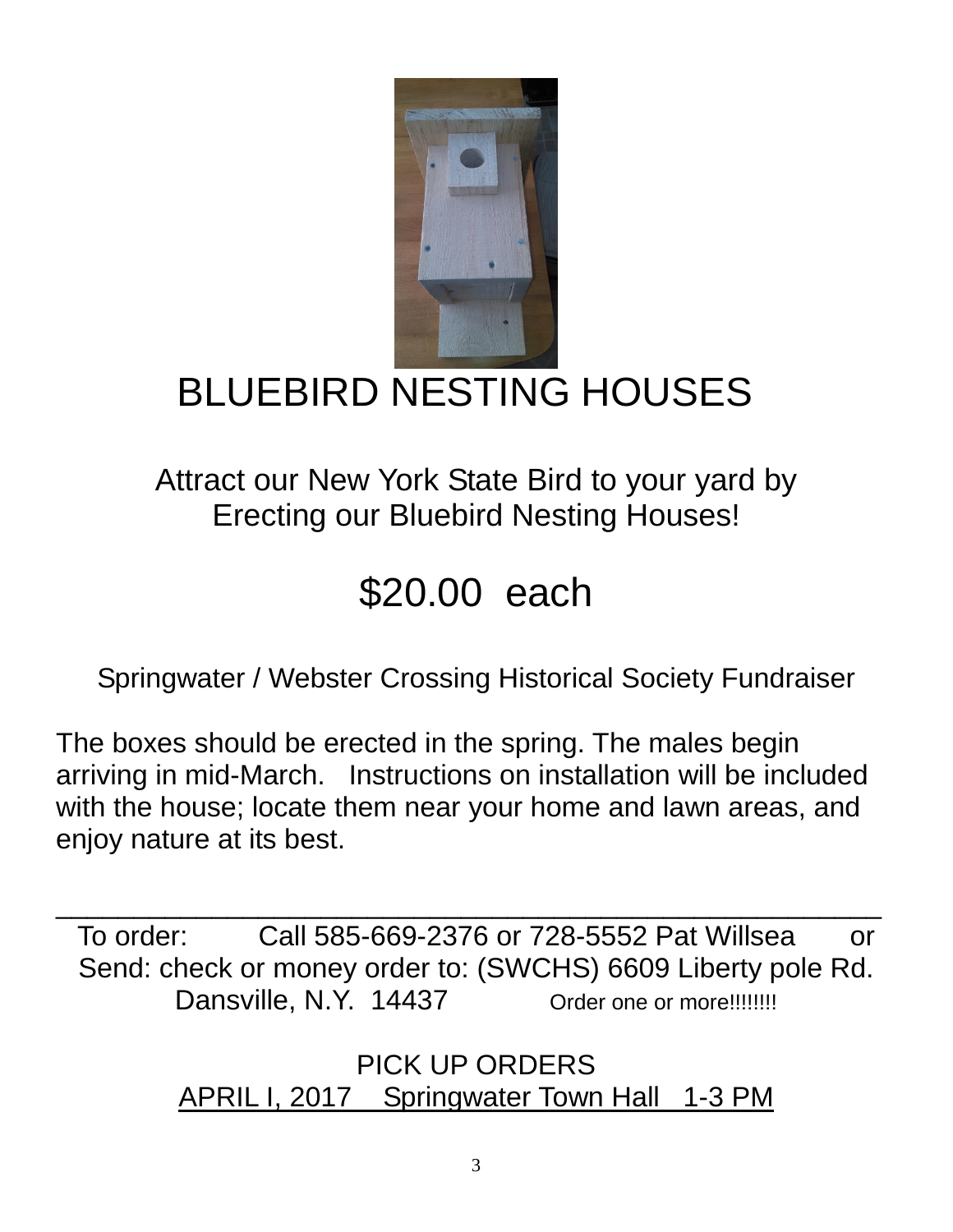## **Webster Crossing United Methodist Church**

Pastors in Chronological order:

1895 – William Hartel – Conesus and WC

1896 – not shown

1897 – not shown

1899 – O. C. Baker – Conesus and WC

1900 -1903 – not shown

1904 – 1905 - George Schlenker – Conesus and WC in the **Rochester District**

1906 -

1926 – 1927 - H.D. Tubbs – Springwater, no WC 1927 – C. F.French – Conesus and Scottsburg, no WC

1928 – M. H. Holmes – Springwater, no WC

1929 – M. H. Holmes – Springwater and WC in the **Corning District**

1931 – M. H. Holmes – Springwater, no WC 1932 – M. H. Holmes – Springwater, no WC, Conesus and Scottsburg had William Swales 1933 – C. W. Hayes – Conesus and Scottsburg in Hornell District, no WC

1934 – 1936 - C. W. Hayes – Conesus and Scottsburg and WC in **Hornell District** 1937 – 1939 - Frank White – Conesus and Scottsburg and WC 1940 – 1942 - Don L. Moody – Conesus and Scottsburg and WC 1943 – Don L. Moody – Conesus, Scottsburg, WC, and West Sparta 1944 – 1945 – (Peale) Abraham Strauss – Scottsburg and WC 1946 – Charles W Roberts, Jr. – Scottsburg and WC 1947 – 1948 - Howard A. Pasel – Scottsburg and WC 1949 – 1950 - Walter Barger (McCoombs) – Scottsburg and WC 1951 – James L. Durham – Scottsburg and WC 1952 – 1953 - Robert O. Holley – Scottsburg and WC 1954 – 1955 - Burdette Fuller – Scottsburg and WC 1956 – 1958 - W. Gardner Look – Scottsburg and WC 1959 – 1960 - Melvin Lutz – Scottsburg and WC 1961 – 1964 - Helena Champlain – Scottsburg and WC

1965 – 1975 - Henry N. Williams – WC and Conesus in the **Rochester District** 9/1975 – 6/1977 - Ron Grube – WC and Conesus  $7/1977 - 5/1978$  - Douglas Beasley – WC and Springwater 6/1978 - Irwin W. Reist – WC and SW 8 – 12 / 1978 - Tom Simmons – WC & SW 1/1979 – 6/1981 - Ron Grube – WC & SW 9/1981-1/15/1984 - George Cushman – WC & SW 1/1984 – 6/1984 - Donald Turk – WC & SW 6/1984 – 6/1988 - Shiela (Jim) Swanger – Church Kitchen remodeling started.  $-$  WC  $\&$  SW 6/1988 - Stephen C. Porter – Kitchen finished The Countryside Cooperative Parish was begun July 1989 – We started with 8 churches, but soon Springwater dropped out. The 7 left were Allen's Hill, Canadice, Conesus, Ionia, Scottsburg, Hemlock and WC 8/1992 – 6/1993 - Vanessa Lee (husband David at Allen's Hill and Canadice) –  $WC & SW 7/1993$  - Rev. Gregory A Franklin – WC & SW  $7/1994$  - Dan Boughton – WC & SW 7/1995 - Garry E. (Laura) McCaffery – WC & SW - The Countryside Cooperative Parish ended June 1997. *Joyful Noise* musical group was started. 7/1999 - Rev. Patricia L. (Walter) Parrott – WC  $\&$ SW 9/2000 – 6/2004 - Margaret (Peg) Kaleh – A new metal ramp was installed. - WC & SW 7/2004 – June 19, 2011 - Jeri Kober – WC UMC in the **Genesee Valley District** Harpist played in our church in November 2004. The bell was restored. Heritage Sunday April 24, 2005. Memorial Service 2008. 100<sup>th</sup> Anniversary Celebration 2009. 7/2011 – 8/2011 – Leonard Broseker  $9/2011 - 1/2014 - Rev$ . Regina Shaw 2/2014 – present - Dorothy Hotchkiss, CLM –

Certified Lay Minister

The little white church on Webster Crossing Road (Route 15) invites all who wish to attend the Sunday Morning Service at 9 a.m. and stay for refreshments and conversation afterwards &/or to come to the Spaghetti Dinner / Music Jam by donation held the fourth Thursday of every month except in November and December when the events are the third Thursday of the month.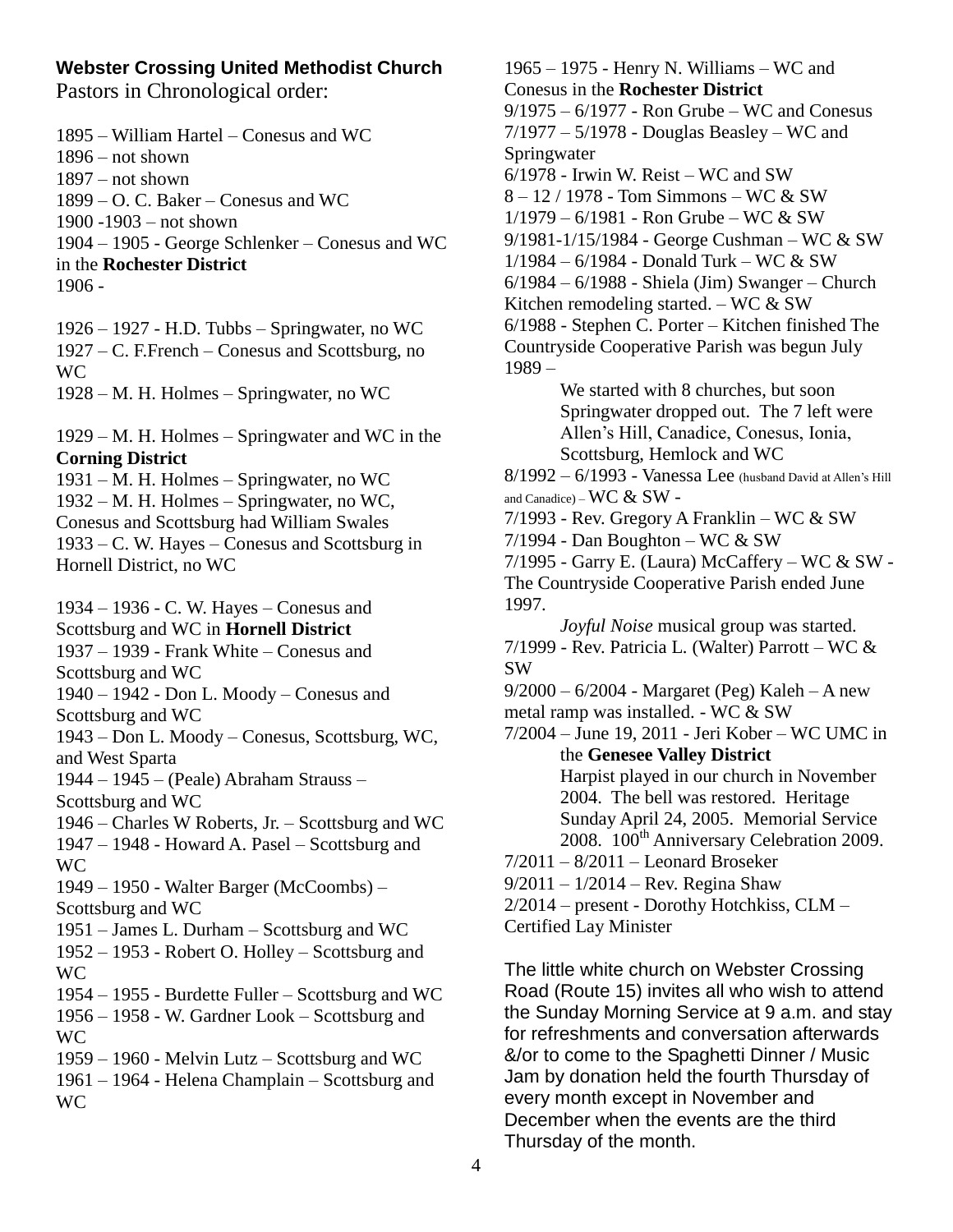## **Springwater / Webster Crossing Historical Society**

#### *Board Members:*

*Chair:* **Donna Walker** 3150 Chandler Road Piffard, NY 14533 585 737 7345 cell dlw2@cornell.edu

## *Vice Chair:*

**Doug Morgan** 8 Old French Road Honeoye Falls, NY 14472 585 624 5902 cell dmorgan21@rochester.rr.com

#### *Treasurer:*

**Brenda Haywood** 8103 Main Street Springwater, NY 14560 585 669 2478 dhaywood@frontier.com

#### *Recording Secretary:* **Patricia Willsea** 6609 Liberty Pole Road Dansville, NY 14437 585 728-5552 or 669-2378

#### **March 2016 – March 2017**

*Corresponding Secretary:* **Margaret Gray** 7448 Canadice Road Springwater, NY 14560 585 669 2776 peg@bluefrog.com

#### *Newsletter Editor:* **Katherine Humphrey**

6840 Liberty Pole Road Springwater, NY 14560 585 669 2659 home 585-737-5205 cell kjth@allwesterntrees.com

#### *Springwater Town Historian, Emeritus Advisor to the Board:*

#### **Havilah Toland** PO Box 85 Springwater, NY 14560 585 738-7957 historian@townofspringwaterny.org

#### *Members at Large:*

**Tom Canute** 7748 Marvin Hill Road Springwater, NY 14560 585 669 2429

**Joyce O'Neil** 7692 North Main Street Springwater, NY 14560 585 669 2617

**Marion Walker** 7670 Walker Road Wayland, NY 14572 585-728-5373

**Gladys Weed** 7273 Main Street Webster Crossing, NY 14560 585 669 2481

**Molly Tweddell** 4 Ivy Lea Drive Wayland, NY 14572 585-728-2296 dmtwed@stny.rr.com

## For some, the time for beginning or renewing SWCHS membership is today! We welcome new members to join with us.

The membership year runs from January-December (Easy sign-up membership form on last page of newsletter).

*Membership carries the satisfaction of knowing that you are doing some small thing to preserve artifacts and historical stories of the Town of Springwater.*

## **At a Glance – 2017 Events on the SWCHS Calendar:**

**Saturday, March 11 –** Brenda Haywood, Coordinator **Penny Social to benefit SWCHS, Springwater Fire Hall** Doors Open at Noon, Bidding begins at 1 p.m. Come one, come all.

**Tuesday, March 28** – Katherine Humphrey, Coordinator 6:30 p.m. Dish-to-pass Supper, 7:15 p.m., Annual Meeting followed by program, Legion Post 905, 7998 School Street **From the Trees of Springwater to the Bottle, by Jim & Pati Clark, Goose Run Maple Farm, Springwater**

**Tuesday, April 25** – Donna Walker, Coordinator 6:30 p.m. Dish-to-pass Supper, 7:15 p.m., Legion Post 905, 7998 School Street, Springwater **An Excursion through US Postal History with a Stopover in Springwater presented by Jan Fox, Springwater**

**Saturday, May 13** – Pat Willsea, Coordinator 10 a.m. – 4 p.m., SWCHS Museum **Mother's Day Sale of Gifts and Baked Goods**

**Tuesday, May 23** – Pat Willsea, Coordinator 6:30 p.m. Dish-to-pass Supper, 7:15 p.m., Legion Post 905 **Expressions of WWI in Photography and Letters Home presented by Amie Alden, Livingston County Historian**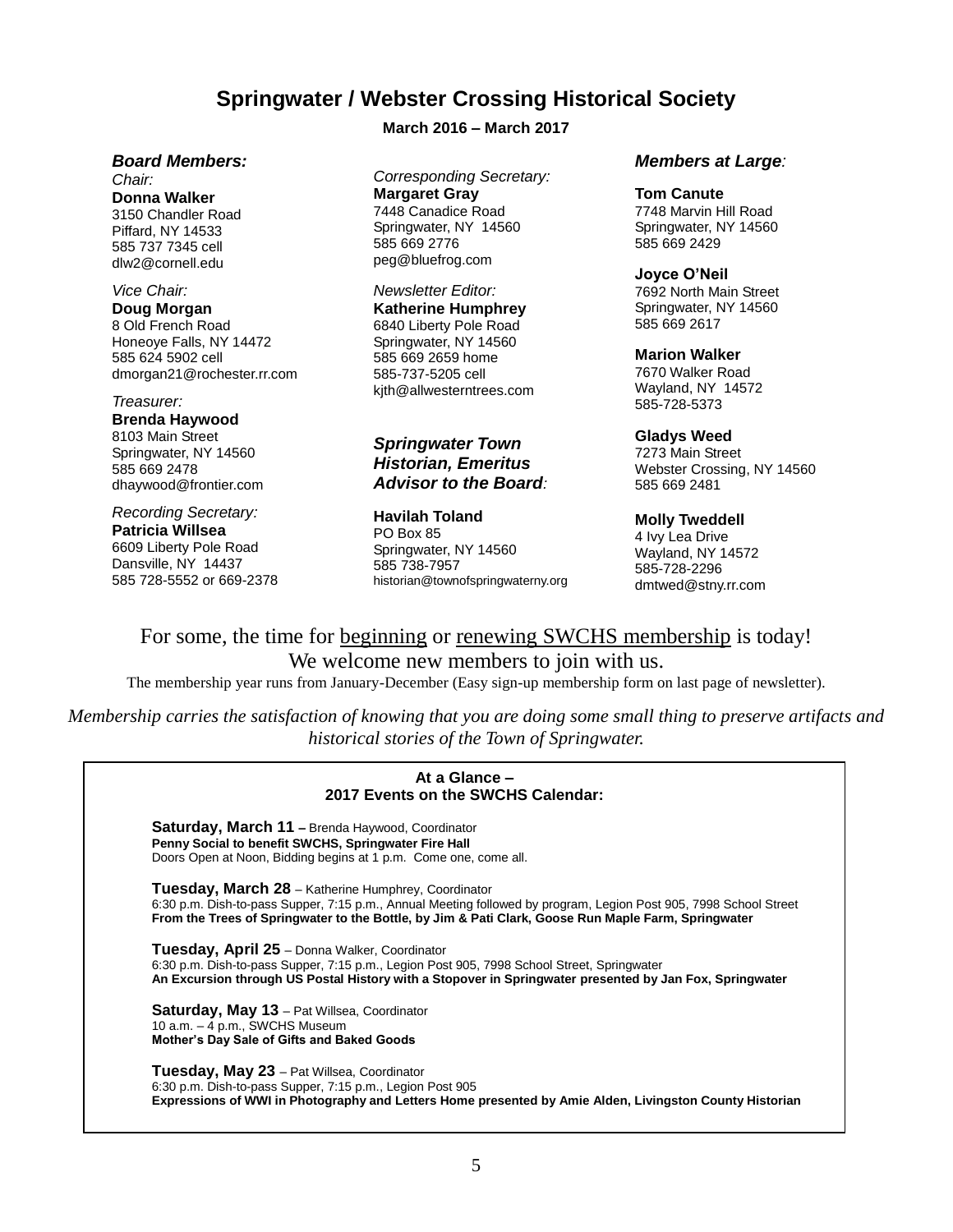| <b>Springwater-Webster Crossing Historical Society</b><br>Membership form |                              |                      |  |                            |         |  |  |  |  |
|---------------------------------------------------------------------------|------------------------------|----------------------|--|----------------------------|---------|--|--|--|--|
|                                                                           | Name                         |                      |  |                            |         |  |  |  |  |
|                                                                           |                              |                      |  |                            |         |  |  |  |  |
|                                                                           |                              | $\text{Telephone}$ # |  |                            |         |  |  |  |  |
| Individual                                                                | Membership Levels<br>\$10.00 |                      |  | Family                     | \$15.00 |  |  |  |  |
| ) Sponsor                                                                 | \$25.00                      |                      |  | Life Membership \$100.00   |         |  |  |  |  |
| Donor of Artifacts or Memorabilia                                         |                              |                      |  | <b>Additional Donation</b> |         |  |  |  |  |
| ) Donation valued more than \$50 Patron Level for one year                |                              |                      |  |                            |         |  |  |  |  |
| Mail To:<br>S-WCHS, P.O. Box 68, Springwater, NY 14560                    |                              |                      |  |                            |         |  |  |  |  |



P. O. Box 68 Springwater, NY 14560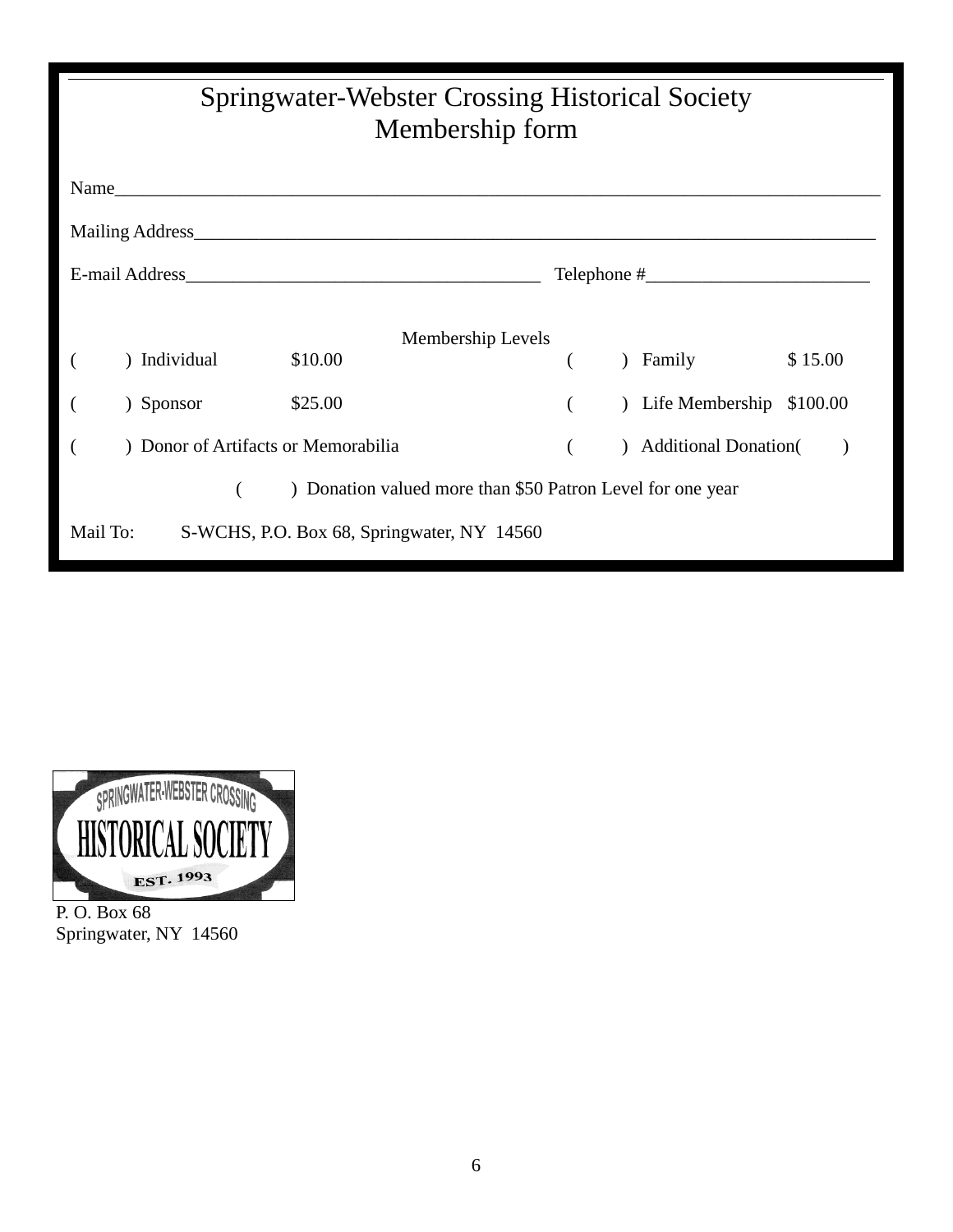## **Springwater Webster Crossing Historical Society 2016 Annual Report**

17 Individual Memberships 10 Family Memberships

8 Patrons/Sponsors 33 Life Memberships

#### **Museum**

Open the Second and Fourth Sundays of June, July and August *60 Visitors*

### **2016 Programs**

Lagom Landing's Educational Programs *Laurel Nelson and Rock Castor*

> Gregory's New York Brigade *Valgene Dunham*





Local History Out Loud *Amie Alden*

Stagecoach Inns and Taverns along the Old State Road *Douglas Morgan*

The Life and Times of Daisy Wetmore Conrad *Gordon Pierce*

> Antiques Road Show and Tell *Society Members*

> > 102 Attendees

**Memberships SWCHS Scholarship Winner**

2016 Wayland-Cohocton Central School Graduate



Nicholas James VanScooter

### **Fundraising**

Mother's Day Bake Sale Pulled Pork Dinner 2016 Springwater Music History Photo Calendar Methodist Church Bazaar

**Other Activities** Memorial Day Parade Parks Program Summer Tour of the Museum

### Exciting News!

Thanks to a generous grant from the Finger Lakes Area Community Endowment, SWCHS will soon have a display area for our larger artifacts and agricultural items including a carriage, sleigh and many tools that we have not been able to show. Thank you to Alan and Sandy Stone for encouraging us to apply for this grant, Brenda and Don Haywood for completing the application and to community members for helping with site preparation and set up.



Mailing Address: PO Box 68, Springwater, NY 14560 Musuem Address: 8130 Route 15, Springwater, NY Website: www.Townof SpringwaterNY.org (choose Springwater-Webster Crossing Historical Society in right hand column)